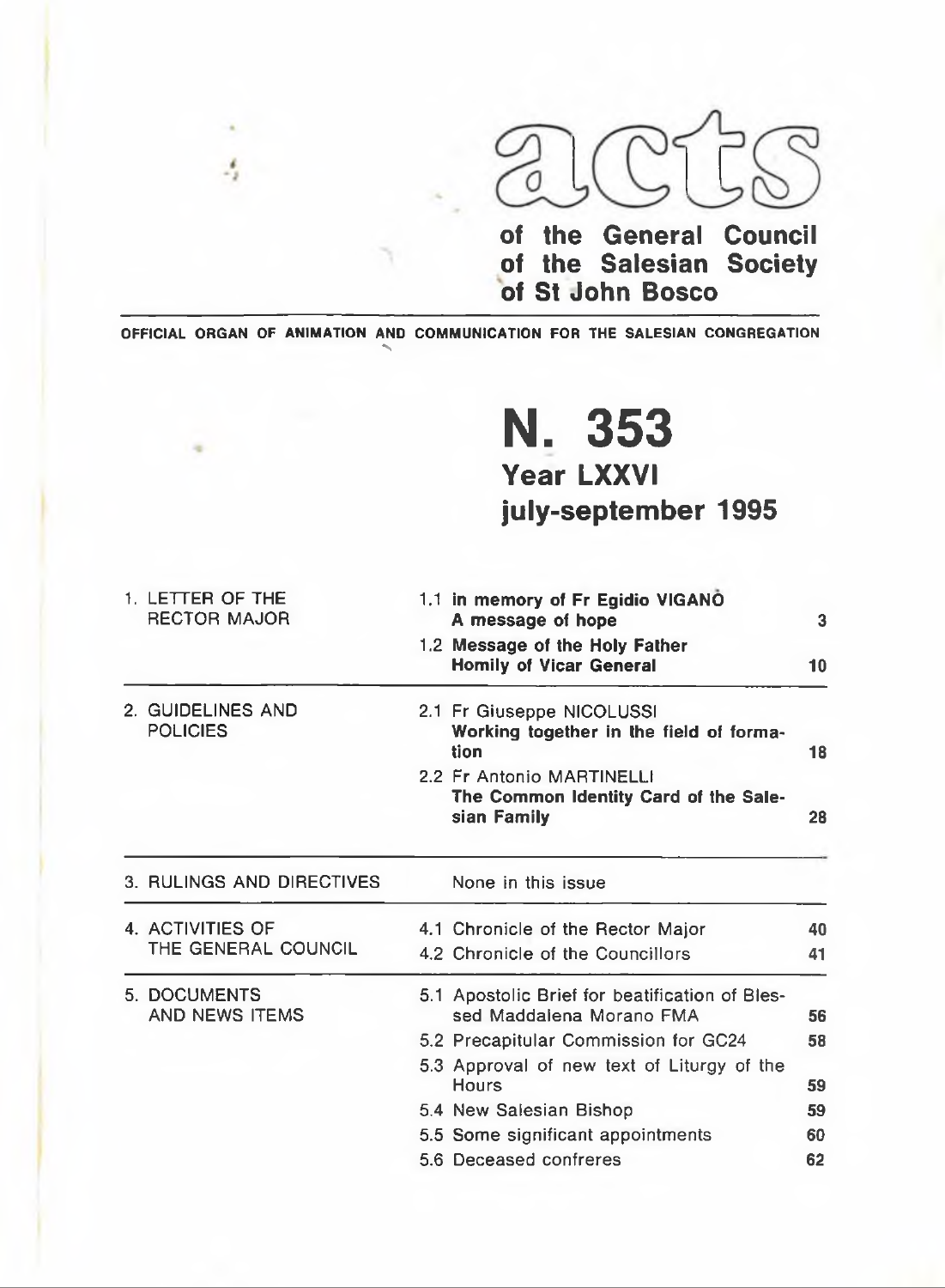reinsa n galag odi omed B and St. 12 in.

> or changes **DEATH**

and the committee. THE R. P. LEWIS CO., LANSING MICH.

**LIME** 

Editrice S.D.B. Edizione extra commerciale Direzione Generale Opere Don Bosco Via della Pisana, 1111 Casella Postale 18333 00163 Roma

Tip. S.G.S. - Istituto Pio XI - Via Umbertide, 11 Roma *Finito di stampare: Luglio 1995*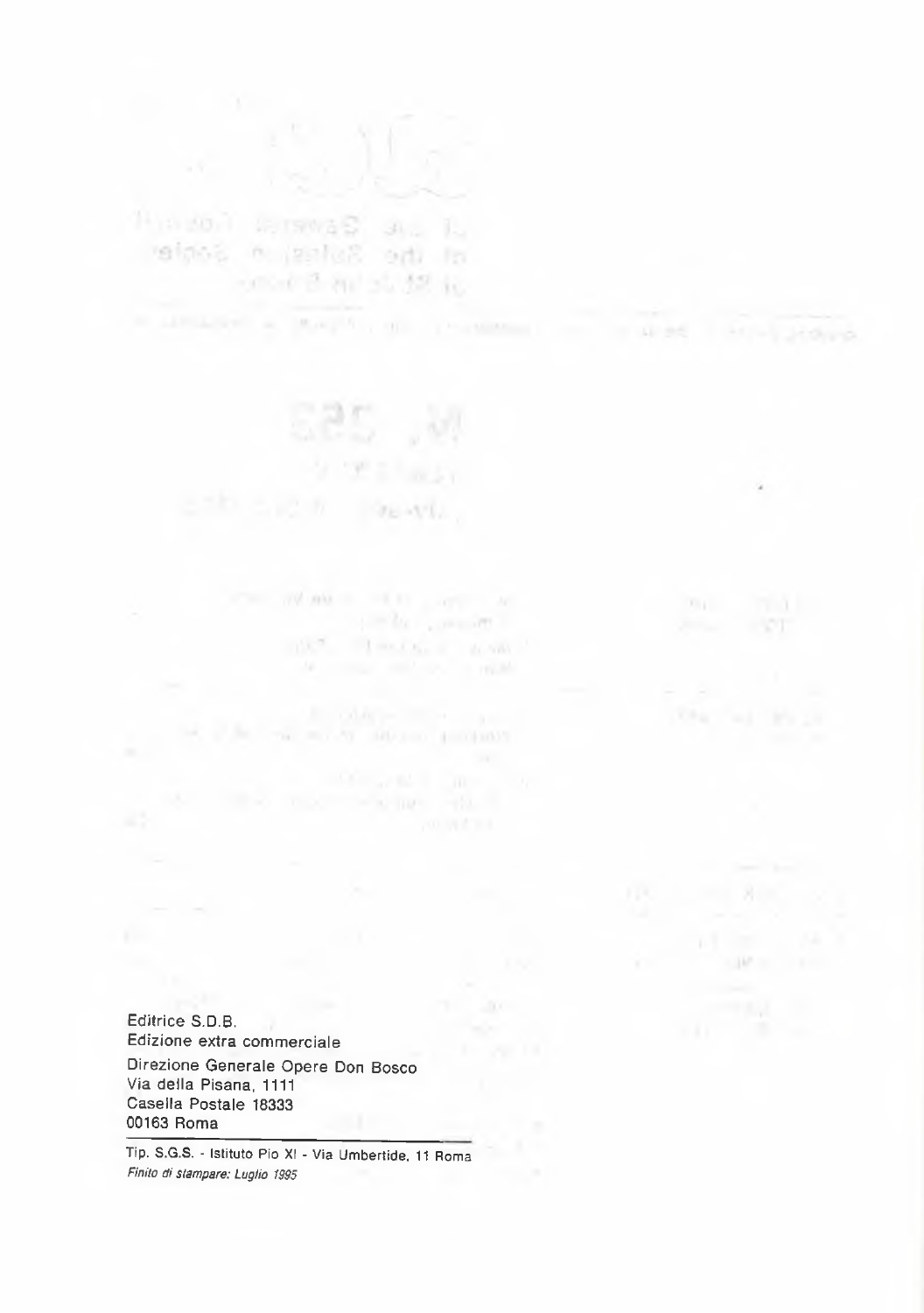# **1.1 IN MEMORY OF Fr EGIDIO VIGANO: A MESSAGE OF HOPE**

## Rome, 1 July 1995

On 23rd June last our Rector Major Fr Egidio Vigano, 7th successor of Don Bosco, went home to God. He passed away at the Generalate, assisted by his brothers Frs Angelo and Francesco, strengthened by the prayer and affection of confreres and sisters, and surrounded by marks of esteem on the part of many friends. The Holy Father had telephoned him personally on the previous day with words of comfort and his blessing.

when the other was a later as with an excellence a complete the contractor of the complete the complete the complete the complete the complete the complete the

ma life-brook a straighten construct in any far and

The funeral ceremonies highlighted the gratitude of confreres and members of the Salesian Family to Fr Vigano for his tireless service of guidance and animation. They showed very clearly the esteem he had enjoyed in both civil and ecclesial environments for his theological preparation and his willingness to give his collaboration.

They bore witness especially to the communion the Congregation has been able to create in the world through its communities and works. Fax messages, telegrams and letters of condolence and comments on the personality and work of Fr Vigano poured in from all over the world, from both lofty personalities and simple people of low estate.

I take this opportunity to send my sincere thanks to provincials, salesian communities and individual confreres who have sent messages of adherence and participation.

There have been commemorative functions in numerous places where the Salesians are working, with both ecclesial and local authorities present and large numbers of the faithful. Of particular significance was the one on 30 June at Sondrio, where Fr Vigano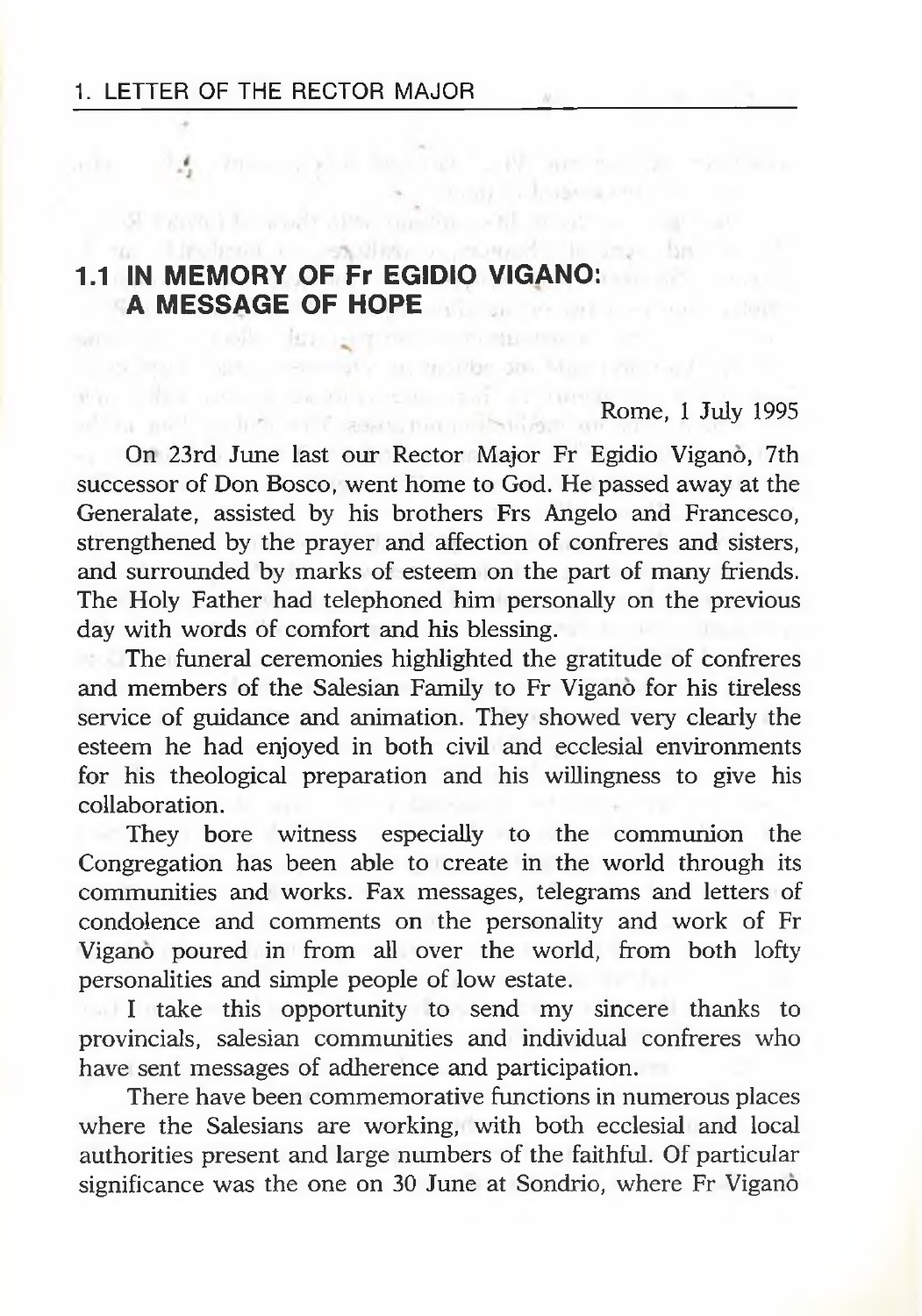was born. At this the Vicar General was present with several members of the General Council.

**COLLEGE META** 

The legacy left to us, in continuity with those of former Rector Majors and General Chapters, constitutes an invaluable family treasure. Speakers and writers have followed one another in emphasizing its most outstanding aspects. Friends and the Press have recalled his contribution to the pastoral reflection that has followed Vatican II and the educative enterprises which inspired it. It would be premature at this stage to make a more exhaustive assessment, even for meditation purposes. That will be done in the obituary letter now in preparation. And it will also be of use to us for the report on the State of the Congregation to be submitted to the coming General Chapter.

It would seem more appropriate at the present moment to let you know the content of the last pages written by Fr Egidio. During his illness he frequently spoke of his desire to leave to the confreres a meditation on suffering as a unique moment of pastoral charity. On Good Friday he had dictated a message in which he said: "Dear members of the Salesian Family throughout the world, I feel united to you in a special way on this sacred day of mystery and sacrifice. I have now been in hospital for some weeks and never before had I felt the experience of Good Friday as a particular day of Don Bosco's charism. To be immersed in the love of Christ, to be crushed by sufferings of the flesh: I do not think there could be a more appropriate moment for being with the young, for animating confreres and sisters, for intensifying the Salesian Family. What I can offer you is very small but I offer it in today's context of mission and suffering. I thank you for your many prayers and I offer each of you with brotherly affection my good wishes for Easter blessings. Let us ask Don Rua to let us feel his own 'going halves' with Don Bosco. In the victorious Christ."

It was now a question of developing this message, with the tone and worth impressed by personal experience.

We encouraged him, in the awareness of the value that such mature reflection would have in the prevailing circumstances. The days he spent in the UPS Infirmary, when it seemed that some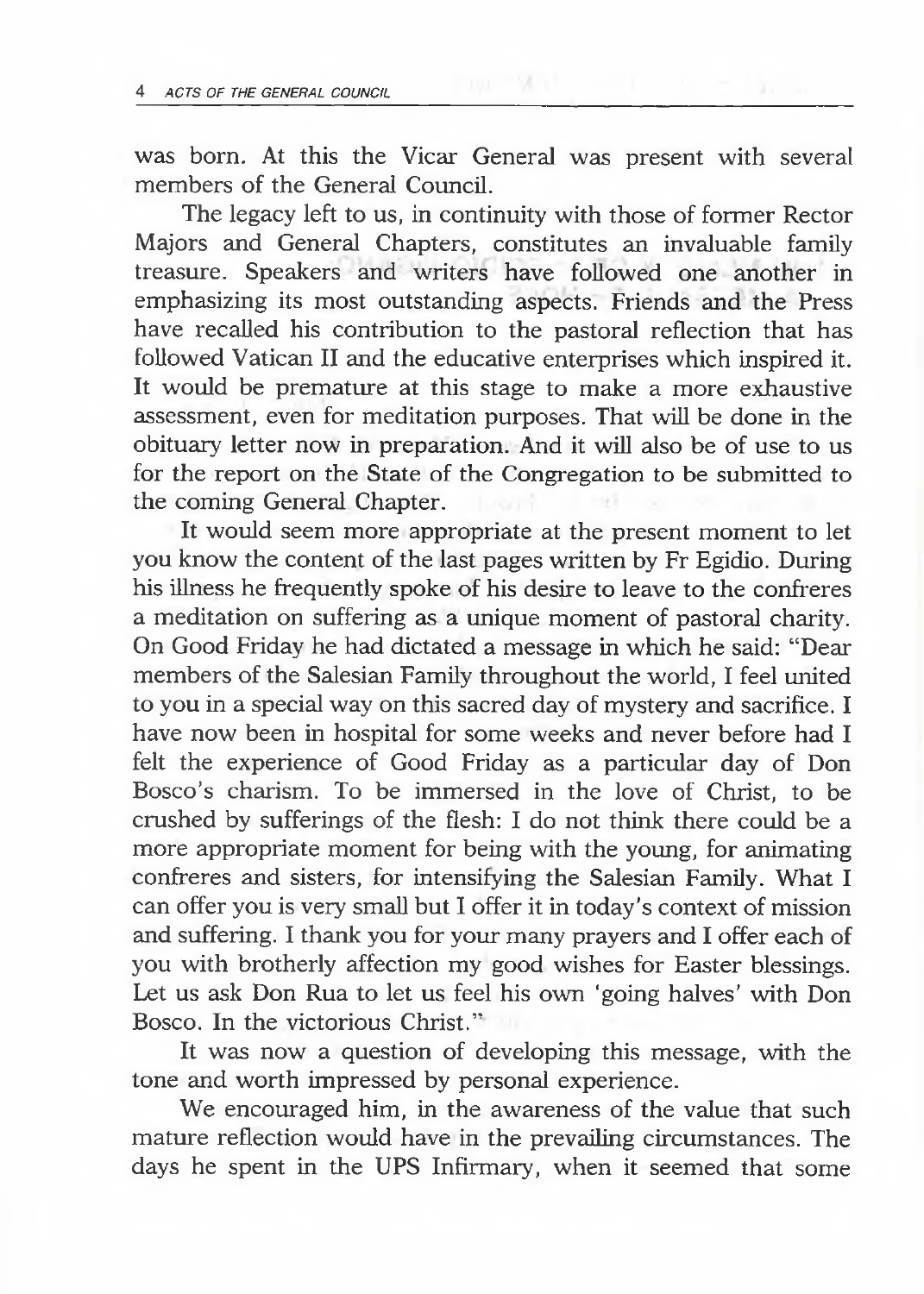degree of recovery was taking place, seemed ideal for collating the notes made previously. He began to develop them and give definitive shape to his letter and message.

But his strength did not stand up to the strain. The same symptoms returned once more, with a consequent further general weakening which made it impossible for him to deal fully with the topic.

On his table we found six handwritten pages. They do not form even a first point, but are only indications to be developed. In them there appear ideas that were dear to him: Jesus the Good Shepherd who gives his life for his flock, and so is raised up again by God, pastoral charity, the grace of unity, "da mihi animas", salesian contemplation.

It has seemed to me and to the other members of the Council that, though only in embryo, these pages constitute a kind of testament sui generis, clearly understandable and of value for those who have known Fr Egidio directly or through the letters he has written.

 $-301 - 100$ 

 $\star$ 

 $\star$ 

Continue to recommend him to the Lord.

☆

Fr Juan E. Vecchi Vicar General

My dear Confreres,

I imagine you are all very busy in preparations for the coming GC24; it will mark another leap forward in the vitality of Don Bosco's charism. Let us concentrate our prayer, our sacrifices and our reflections for a growth in fidelity to our origins and to the times in which we live. In recent months I have experienced at first hand what new elements are brought into our lives by sickness and the approach of old age. It is a kind of inculturation in suffering which opens up a new vision, penetrating and unavoidable, of the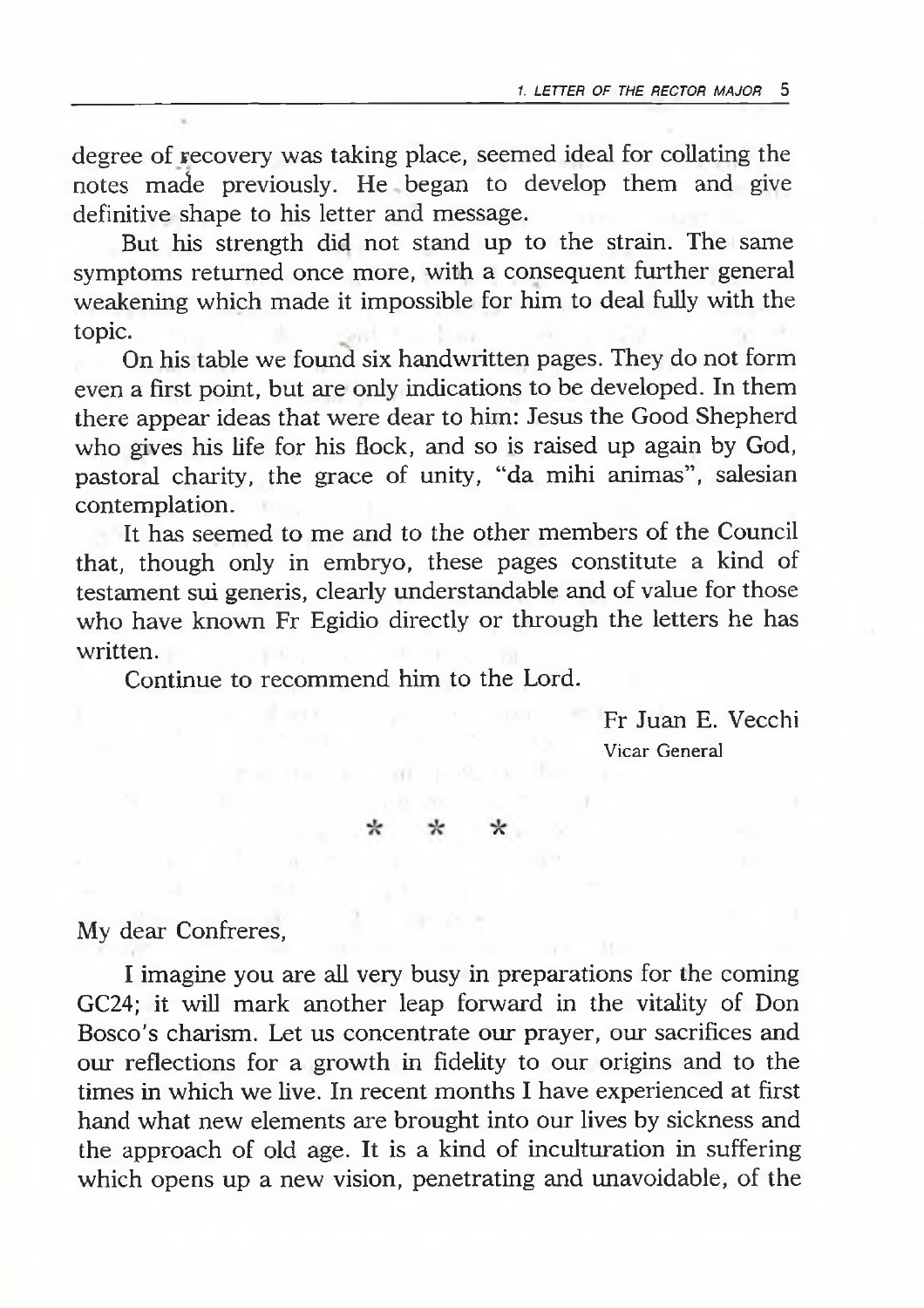identity of our vocation and the more vital aspects of our specific charism.

To throw some salesian light on this particular experience I have been reading once again what we know of the last four years of the life of Don Bosco: his old age accompanied by so much suffering from 1884 to the beginning of 1888, or between the ages of 69 and 72. When he reached 70 his weakness and general degeneration were such that a doctor exclaimed: "He looks like a man of 100". I found myself contemplating a "Founder" who insisted on fulfilling his lofty responsibilities as the bearer of a concrete charism that had been entrusted to him. When Pope Leo XIII suggested that he find a successor, he preferred to have a Vicar with the right of succession, continuing to attend in this way from the depths of his suffering to various vital aspects of the life of the Congregation.

The description of his state of health is impressive: from his eyesight to his legs, from his lungs to the failure of various vital organs. Nevertheless he did not go into hospital for treatment, but rather showed a spiritual courage and even recklessness in undertaking exhausting journeys, despite the orders of doctors and the resistance of confreres. He went first to France (March '84), then to Rome (April-May), then the long journey to Barcelona (April-May '86), then to Milan (September '86), and finally to Rome for the consecration of the Church of the Sacred Heart.

What is most striking about this manner of facing up to suffering is, without any doubt, the giving of himself for the care of the vast work that had been started. At first sight it seems that he was worried about financial matters (for the building of the Sacred Heart in Rome, for the missionary undertakings, for the needs of the poor youngsters in his works, his concern not to leave his successor burdened with debts), and indeed these were urgent problems; but there were other things of quite a different nature that were worrying him: the business of the Congregation's privileges, the authenticity of the Preventive System (cf. the famous Letter from Rome), the missionary commitment, fidelity to the Pope and defence of his magisterium, the spiritual testament to be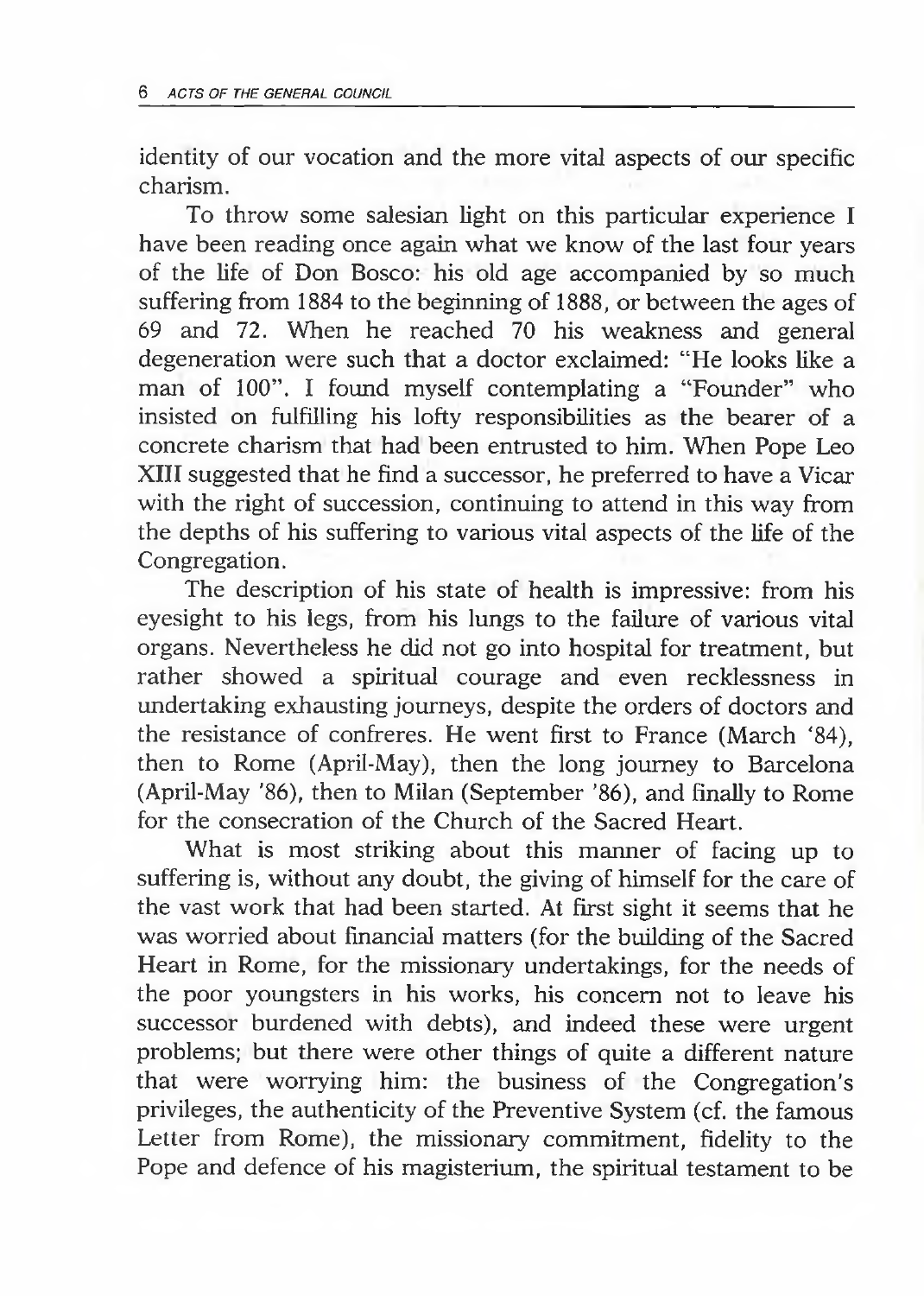left for the confreres, and the dreams of the future of the Congregation. He remained always the head and heart of his work; the responsibility of "Founder" was always in the forefront of his mind, confirmed by the Calvary he was enduring: the light of the cross on the authenticity of the charism.

 $\epsilon$ 

For my own part, as I meditated on such exceptional testimony of our dear Father and Founder, I thought it well to concentrate our reflections and direct our thoughts to a central theme of our spirit which needs to be studied at greater depth, especially after the celebration of the recent Synod on the Consecrated Life.

On his way back from the long journey to Barcelona, Don Bosco stopped at the seminary of Grenoble, and in welcoming him the Superior of the seminary said, among other things: "No one knows better than you do the great sanctifying power of suffering". And Don Bosco shrewdly replied: "No, Monsignor Rector; it is not suffering that sanctifies but patience!"

In this expression lies a spiritual depth which reveals the identity of the true salesian spirit, centered on *pastoral charity. Contemplative in action* is certainly a fine expression, but it does not express the totality of the secret of Don Bosco's spirit. In him during his sickness the motto he had chosen to identify its secret was radiantly clear: *da mihi animas,* or in other words the gift of himself for the salvation of the young which gives life to the whole of existence: that of activity and that of patience. Therein lies the true vibration of the salesian soul, as Don Rinaldi has written. In the physical helplessness of our Father we see clearly and powerfully his unceasing and exhaustive attitude of *da mihi animas:* "For you I study, for you I work, for you I live, for you I am ready even to give my life"1. Rightly did Don Rua say: "He took no step, he said no word, he took up no task that was not directed to the saving of the young... Truly the only concern of his heart was for souls"2.

<sup>1</sup> cf. C 14 <sup>2</sup> cf. C 21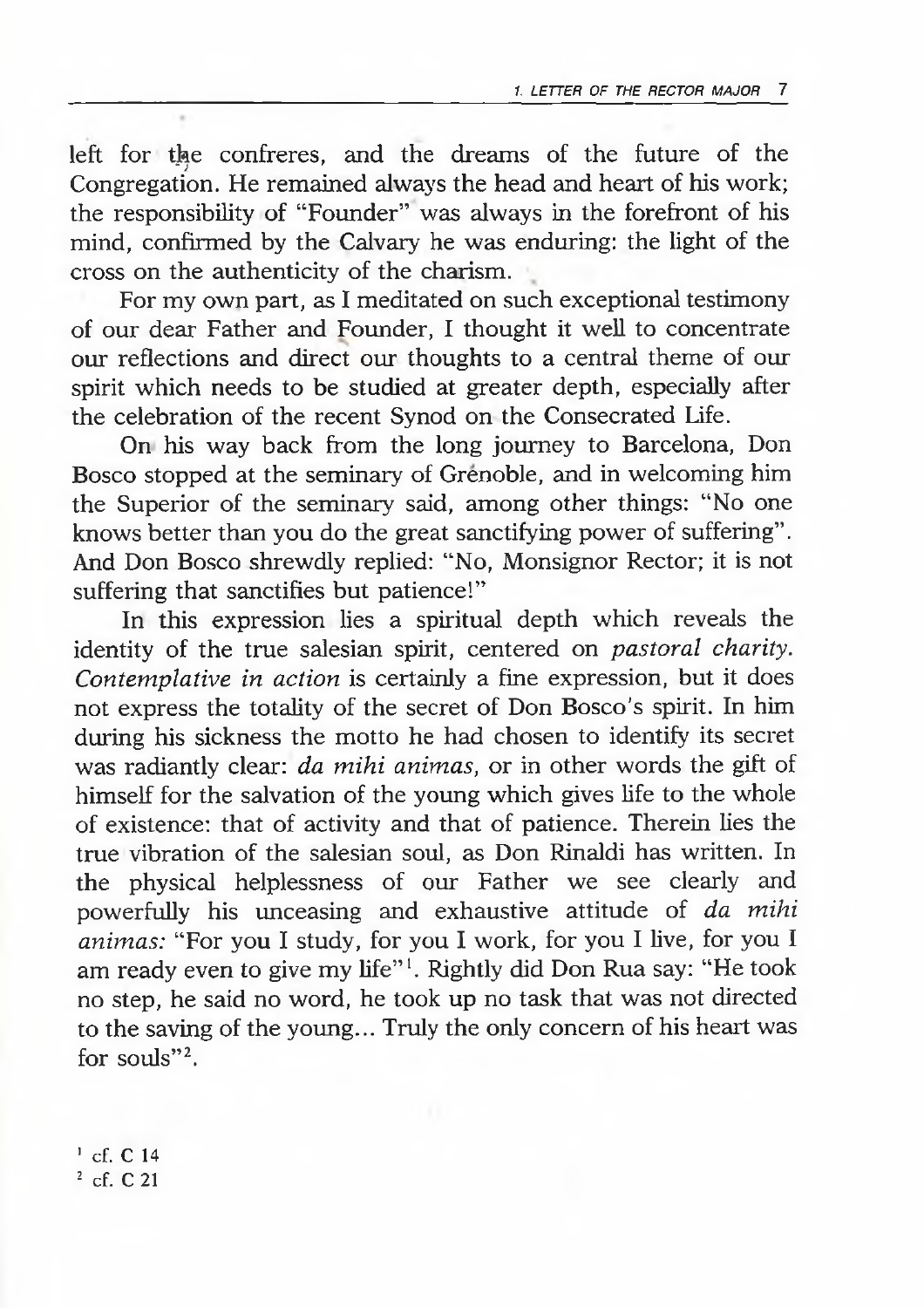His remark about the importance of patience leads us to single out the true meaning of pastoral charity.

And here we must perforce refer our reflection to the mystery of Christ himself, to his heart and to the events of his life.

Rather than speak of *pastoral charity,* as a subject for abstract reflection, we want to address ourselves to the existential witness of Jesus Christ as the *Good Shepherd,* i.e. as the living presentation of a historic fact which is at the origin of the whole Christian vocation and which we must perceive and understand more deeply for the most radical identifying of our spirit.

It is a reflection of an explicitly Christian kind which does not begin from mere concepts, sublime though they be, but from the realism of history: persons, events and hard facts.

Let us never forget that the Christian faith has its basis in history; it links us with a lived reality that existed before conceptual elaborations and even before sacramental structures themselves.

To understand pastoral charity we must feel in the first place the heartbeats of the Good Shepherd in his earthly existence, just as to understand the Eucharist we must first refer back to the historical events of Calvary.

And here our reflections make a qualitative leap of lofty realism. The explanation of conceptual considerations and of the objective significance of the whole sacramental order must be found clearly and objectively in preexisting historical reality.

The Synod on the Consecrated Life has offered us a platform for making this rewarding leap. In fact if the Consecrated Life is constitutive of the nature of Church, we must refer back to the mystery of Christ in himself to explain its origin and identity.

We can synthesize such a consideration by declaring with certainty that Jesus Christ is the founder of the Consecrated Life and the originator of the Pastoral Dimension of the New Covenant. The two aspects in him are inseparable and are expressed in the most intense *grace of union* that can possibly be imagined.

Let us recall what John Paul II says in his apostolic exhortation *Pastores dabo vobis:* "The Spirit of the Lord is upon me'(Lk 4,18). The Spirit is not simply 'upon' the Messiah, but he 'fills' him,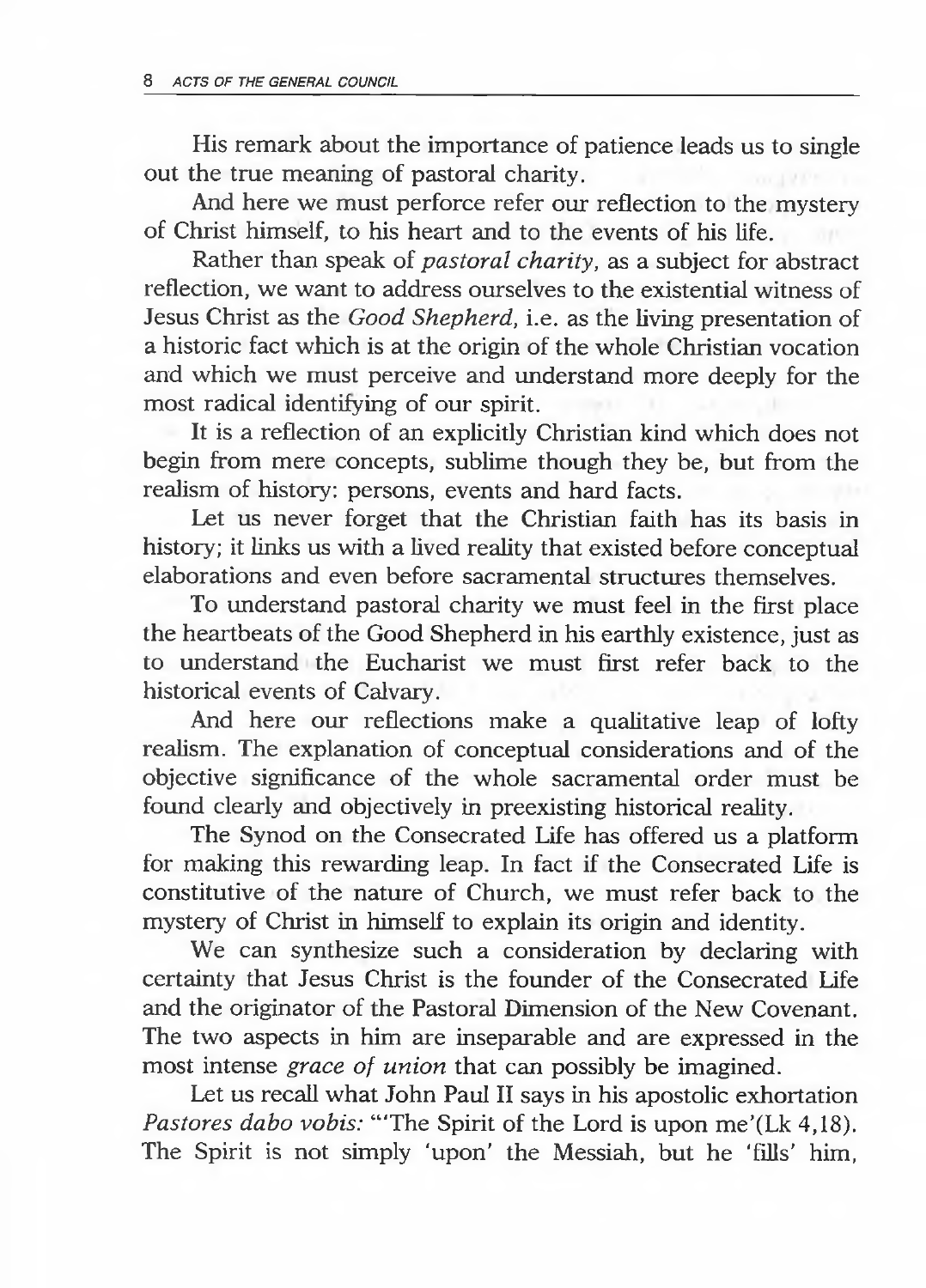penetrating every part of him and reaching to the very depths of all that he is and does. Indeed the Spirit is the principle of the 'consecration' and 'mission' of the Messiah: 'because he has anointed me and sent me to preach good news to the poor...' (Lk 4,18). Through the Spirit Jesus belongs totally and exclusively to God and shares in the infinite holiness of God, who calls him, chooses him and sends him forth. In this way the Spirit of the Lord is revealed as the source of holiness and of the call to holiness"3.

And here we find the key revelation of what pastoral charity is in its primary origin, the fundamental vocation of Jesus to be the Good Shepherd: He is risen as the Good Shepherd who laid down his life for his sheep.<sup>4</sup>

"The essential content of this pastoral charity is the *gift of self, the total gift of self to the Church".5*

In the heart of Jesus we find that consecration is organically and vitally bound up with pastoral activity.

In his public ministry he was concerned to form a band of committed persons for the Kingdom, choosing the Twelve for their service of pastoral charity, and giving them a power of animation and influence for an increase in vigour of the grace of unity between consecration and mission.

It is important to emphasize that between consecration and apostolic ministry there is, in the historical reality existing prior to sacramental structure, a vital sense by which there is no consecrated person who is not in union with the apostolic ministry and, viceversa, apostolic ministry is fully at the service of the consecrated.

If during the Synod the Bishops in speaking of consecrated persons, several times repeated *de re nostra agitur,* so those who are consecrated, when speaking of the apostolic ministry, must repeat with joyful conviction *de re nostra agitur.*

> Fr. Egidio Vigano Rector Major

3 *Pastores dabo vobis* 19

4 Roman Missal: communion ant. 4 Sunday of Easter

5 *Pastores dabo vobis* 23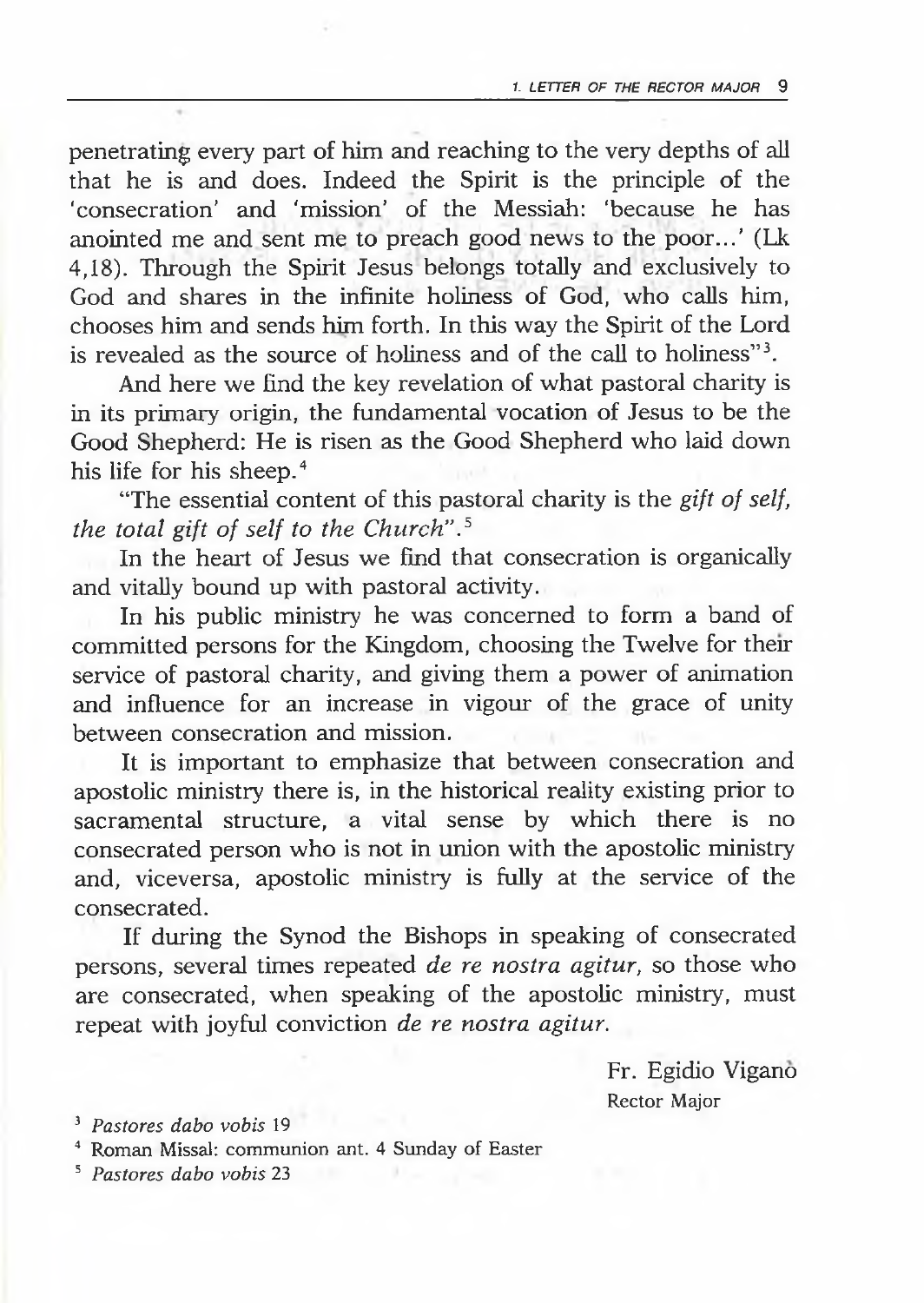#### **1.2 THE MESSAGE OF THE HOLY FATHER AND THE HOMILY OF THE VICAR GENERAL DURING THE FUNERAL MASS**

*The solemn Funeral Mass in suffrage for Fr Egidio Vigand was celebrated on Monday 26 June in the Don Bosco Temple in Rome. Fr Juan E. Vecchi presided, flanked by the two brothers Frs Angelo and Francesco Vigand and some five hundred concelebrants, including several salesian bishops. Eight Cardinals were present: the three salesian Cardinals resident in Rome, Rosalio Castillo Lara, Antonio Javierre Ortas and Alfons Stickler, and also Cardinals Eduardo Martinez Somalo, Pio Laghi, Eduardo F. Pironio, Achille Silvestrini, Adrianus Simonis; also present were some thirty other Bishops, the Mother General of the FMA with her Council, representatives of all the Groups of the Salesian Family, together with numerous young people and members of the faithful, all of whom had come to pray for the 7th Successor of Don Bosco. Among the civil authorities present was the Secretary General of the Presidency of the Italian Republic, representing the President, the Hon. Oscar Luigi Scalfaro, who was out of the country and unable to take part.*

*We print the message contained in the telegram sent by the Holy Father, which was read at the beginning of the celebration by his Eminence Cardinal Rosalio Castillo Lara:*

"Having learned with emotion the sad news of the passing of the Very Rev. Fr Egidio Vigano, Rector Major of the Salesian Society of Don Bosco, I send my heartfelt condolences for the loss which the Congregation has suffered. While I remember with affection and sorrow his deep cultural preparation as a highly esteemed teacher of the theology of the consecrated life and as an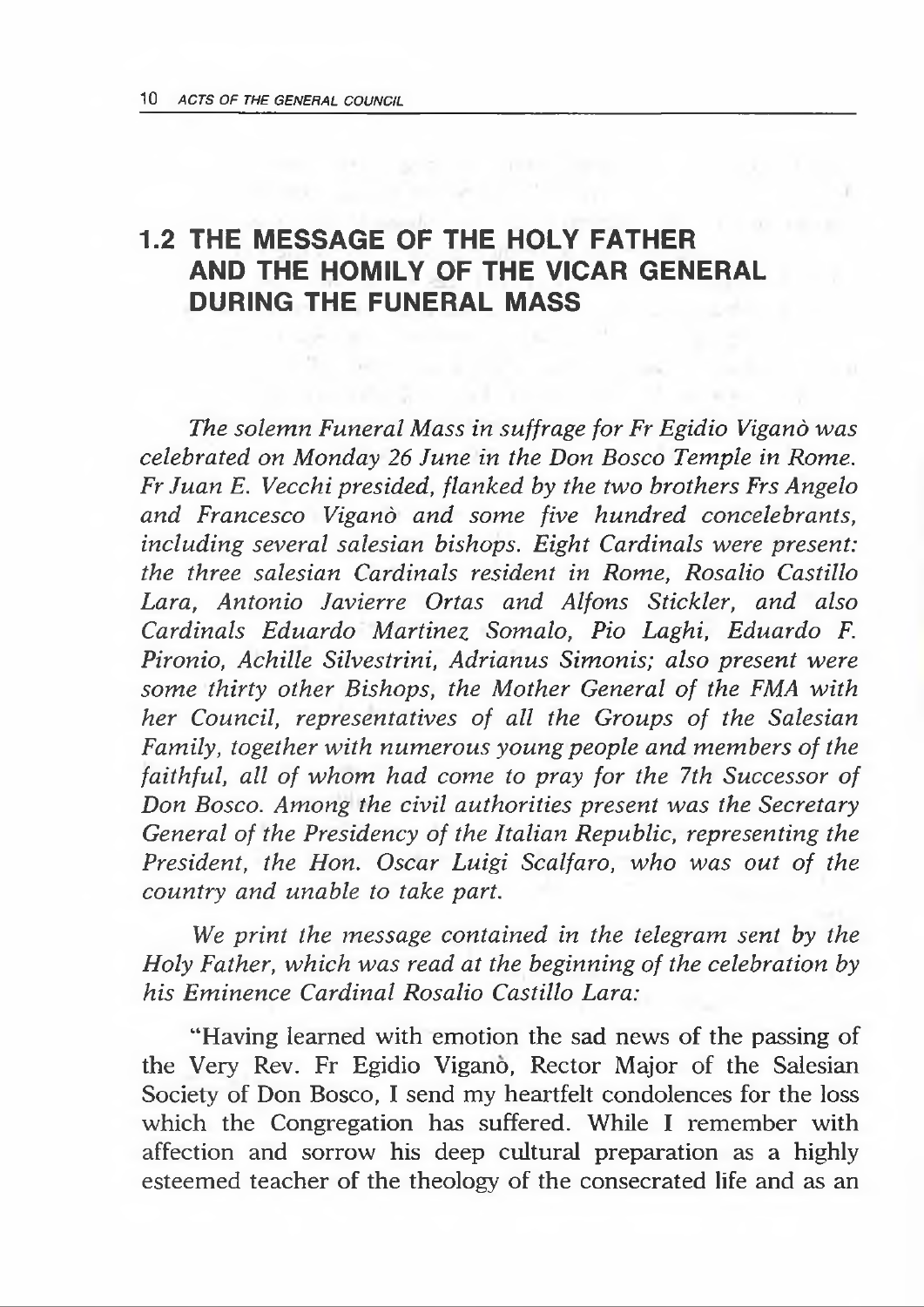enlightened educator of the young following the method of the venerated Founder, I give thanks to God for having bestowed on the Church such an outstanding and exemplary figure of a zealous priest, generously committed to the new evangelization of the contemporary world and a precious collaborator of the Apostolic See. At the same time I raise fervent prayers to God that he may welcome his good and faithful servant into the eternal joy deserved by all those who, like him, have spent all their life in continual self-donation to the glory of God and the good of souls. As a sign of my intense participation in your sorrow, I send to you, to the whole Salesian Family and to all who share in the sorrow at his passing the strengthening Apostolic Blessing.

#### IOANNES PAULUS PP. II"

The following is the text of the homily preached by Fr Juan E. Vecchi during the celebration:

It is striking to hear the Beatitudes proclaimed around a dead body and addressed to a community which is feeling the suffering of a great loss. The Beatitudes are in fact the recognition of a happiness already attained; they are congratulations for a benefit that has been achieved and cannot be taken away, rather than a code of conduct for the gaining of a prize.

They proclaim that God renders happy here and now those who are open to his presence and entrust their whole existence to him. Life is then manifested as a gift greater then anything we could expect or hope for, and we grasp its truest dimensions: grace, justice, and the joy of self-giving.

The root of this happiness, we are further told by the Word of God, is the Spirit who dwells within us, and acts and speaks in us. He brings about and matures the awareness that we are children of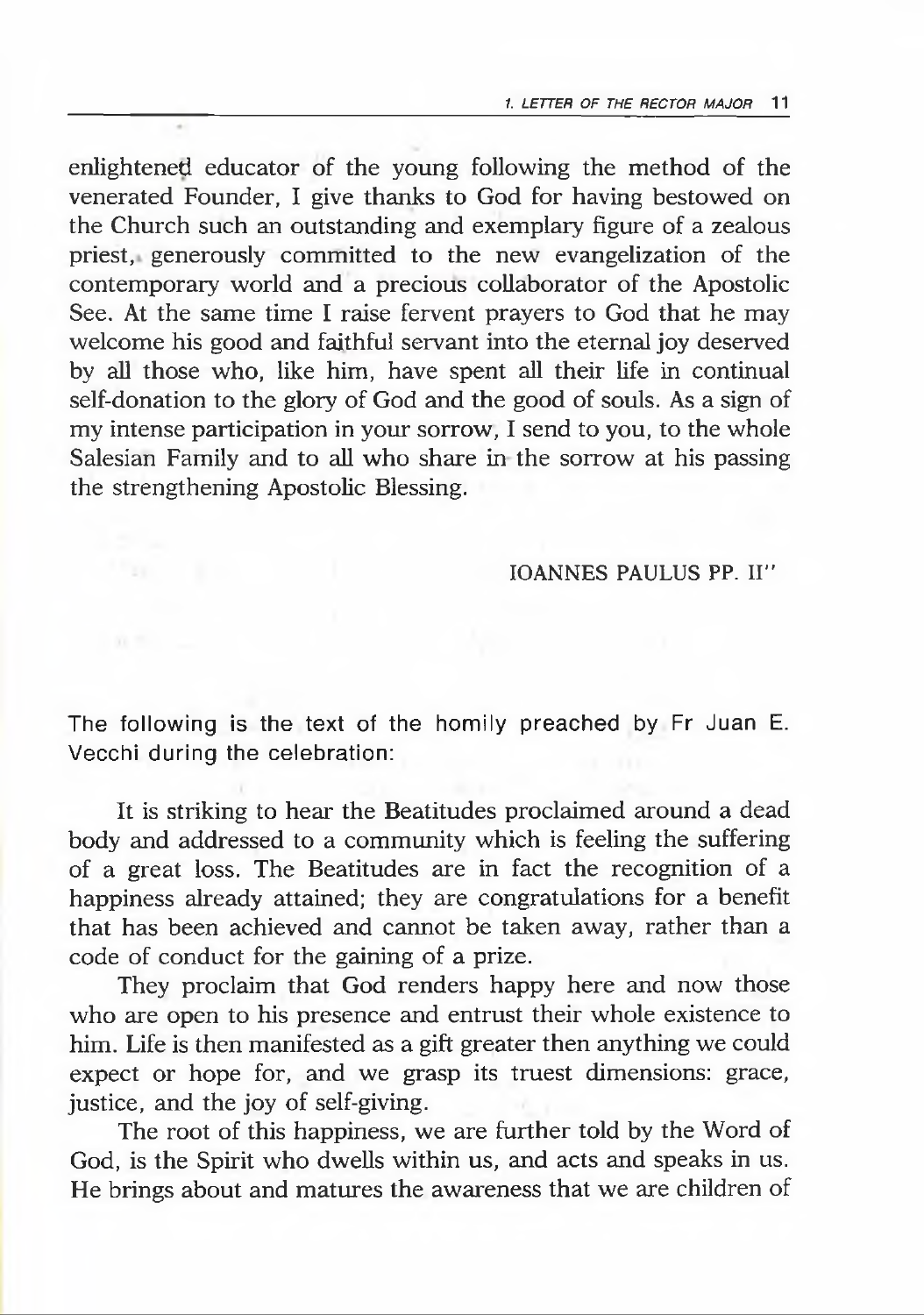God. He prompts us to turn to God and call him Father and to see life in the light of this relationship.

We begin therefore to live in history in a different way, because it is full of the same presence. Through the event of Christ the whole of reality is like a woman in childbirth about to experience motherhood, or like a sentinel with head erect and eyes fixed on the horizon awaiting a sign of liberation.

This is God's testimony in favour of life. Neither fleeting difficulties nor the exhaustion of our strength can have any effect against it.

Death in Christ does not destroy happiness, but brings its seed to maturity. It is not the destruction of what we have tried to do, but its fulfilment.

Today, therefore, for Fr Egidio and for us, what he sought to accomplish and offer us in his earthly existence reaches its fullness.

— We thank God in the first place for the *call to the salesian life* which the Spirit planted in his heart as a boy, and for the response he gave to it.

Fr Egidio was a spiritual son of St John Bosco: a son and convinced disciple, a convincing interpreter and prolongation of his fatherliness. Much is being said at present of his qualities and accomplishments, but the salesian vocation is the grace which brings them all together in a certain physiognomy. This is his particular characteristic, his genetic code, the centre around which his identity is moulded.

His vocation, prepared in a family of simple but substantial faith, blossomed in the lively environment of the oratory. This experience in the native soil of the salesian charism remained indelible in his memory, in his thought and even in his language. "Oratorian" is a key reference in his charismatic reflection, and some gestures and likings of an oratorian kind he preserved even to his last years. But especially he explained and demonstrated the pastoral and spiritual values of the oratory as a pattern of life and action.

His missionary experience, in its particular expression, gave to this germinal vocation a wider opening to cultures, geographical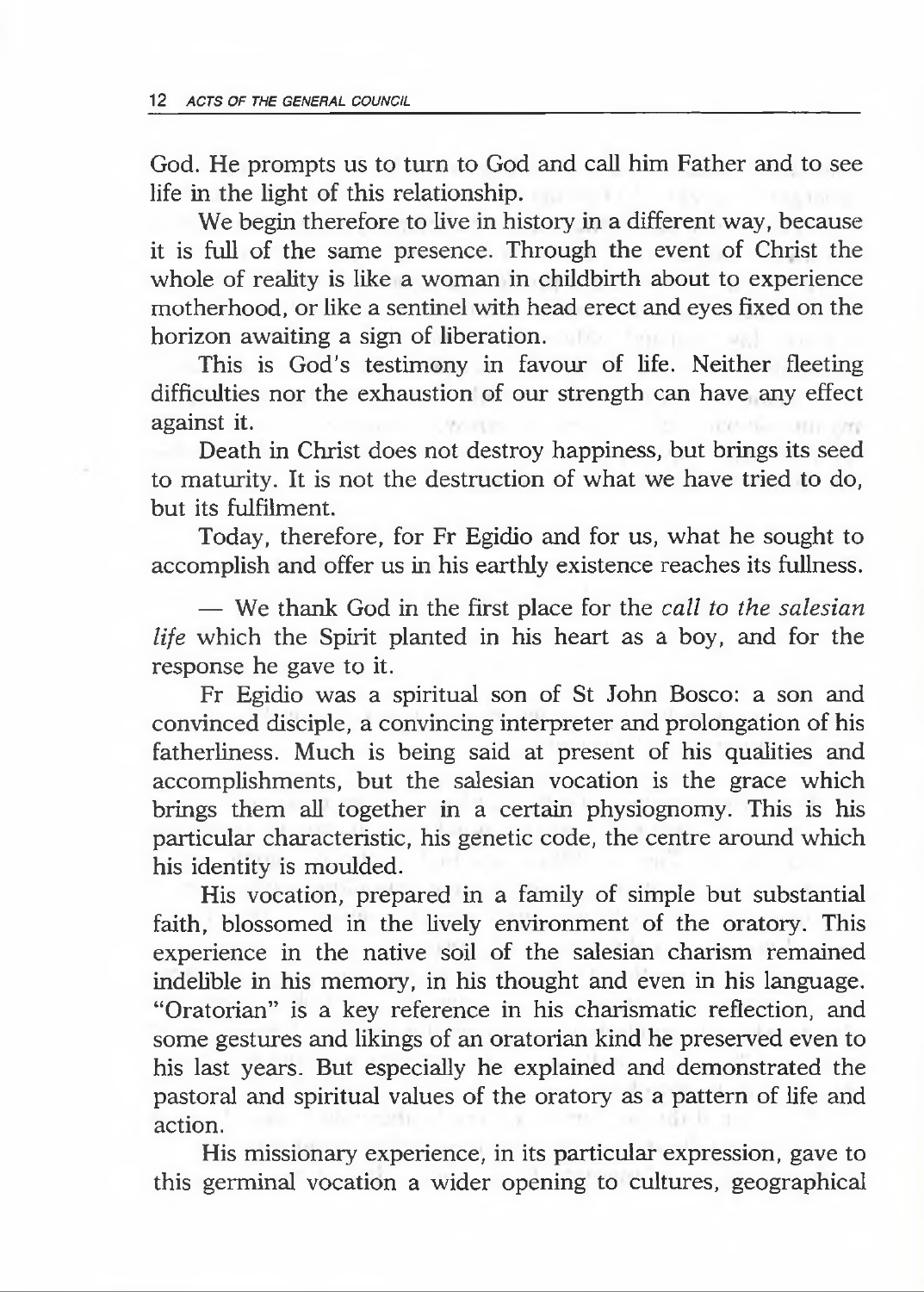areas and, problems. He came to realize that under simple appearances were concealed riches valid for the most diverse contexts, wherever mankind was to be found.

His response matured in his commitment to formation, in community experience and in pastoral activity. But above all he was led to an organic and well founded reflection in a tireless study of the guidelines of the Church, cultural tendencies and the challenges of youth.

**This patrimony of life and meditation on the charism remains** for us the legacy of his period as Rector Major. His circular letters, annual commentaries on the Strenna, preaching of retreats, personal dialogue, guidelines for government, all transmit a clear and youthful enthusiasm for the singular experience of God that began with Don Bosco.

The vicissitudes of the Founder, the unique evangelical inspiration which forms its foundation, the reading of the signs of the times, were all like so many reflectors concentrating light on a reality which he always considered as a gift of the Spirit to the Church, a gift open to unexpected expressions.

He was convinced that before him was a mine that could yield ever new riches, and to their discovery he applied serious thought, the vibrations of the heart, ability for their communication and the effort to translate them into practice.

For the charism he had a great love: he was proud of it. He had no doubts at all about future accomplishments. He sought to understand it, following the down-to-earth life of the Congregation and the Salesian Family, which he always considered an area in which the Spirit moved and gave rise to innovations: questions, challenges, undertakings, trials, the developments proper to our time.

He had an almost spontaneous feeling, noted by some of those who were closer to him, that we may recall with a certain discretion: for Fr Vigano, without descending to comparisons, salesian things and persons were always "the best" in the sense that children are the "best in the world" for their parents. It was a classification based on membership, on affection, on desire. He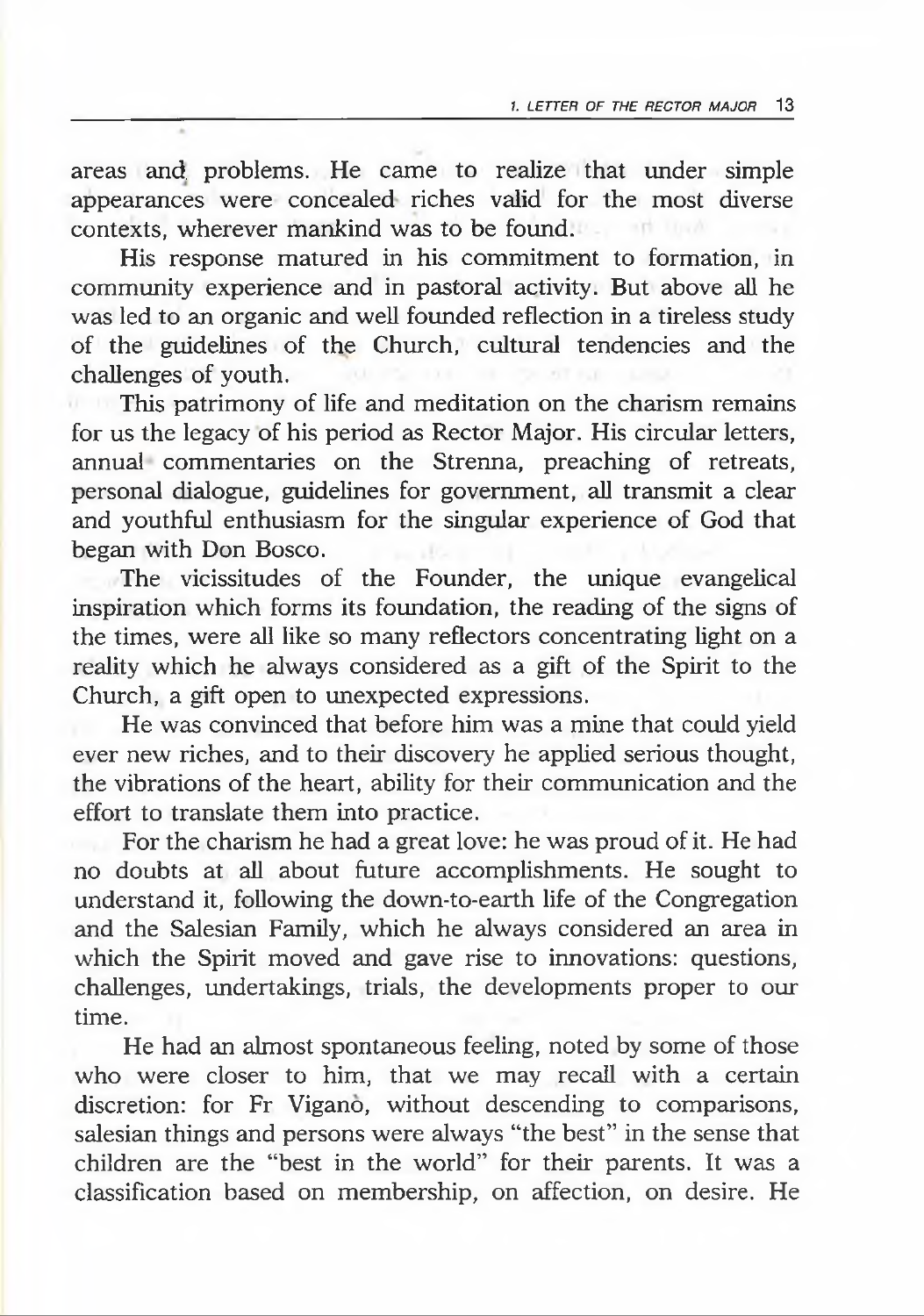thought of his confreres as wonderful people, and that is how he wanted them to be, culturally and pastorally, especially among the young. And he thanked God for having made him the Father of such a Family.

From this love, guided by intelligence and always seeking realization, are bom some synthetic expressions which have become a kind of concentration of salesian spirituality: the grace of unity, the oratorian heart, the ecstasy of action, interior apostolic conviction, pedagogical charity, the method of kindness, pastoral creativity, and "evangelizing by educating".

— We thank God, secondly, because by his word and activity he has rooted us more solidly in Christ.

The salesian character, which was second nature to him, had another source of nourishment: Jesus Christ, the Good Shepherd, who dedicated his life for the young. He taught us to contemplate him and love him.

Asked by a journalist to say what was his favourite prayer, he confessed that it was the Eucharistic invocation: "We proclaim your death, O Lord; we proclaim your resurrection, as we await your second coming". It was the subject of his daily meditation expressed in a thousand and one different ways in relation to experiences, events and personal circumstances – the death of Jesus as the supreme expression of God's love for man, and as a criticism of what is going on in the world to close man off from life's horizons; the resurrection as the grafting into history of divine energy, the definitive transfiguration of human existence, the guarantee of victory for every individual and, for humanity as a whole, the effective plenitude of the new life.

This theme of the resurrection was the one he preferred. To cultivate the joy of the love of God and the certainty of the triumph of good over evil seemed to him the most fitting for an educator of the young: for this reason he warmly encouraged, together with the Via Crucis (the Way of the Cross), the representation and practice of the Via Lucis (the Way of Light), a journey of youthful meditation on the resurrection. For the same reason he wanted a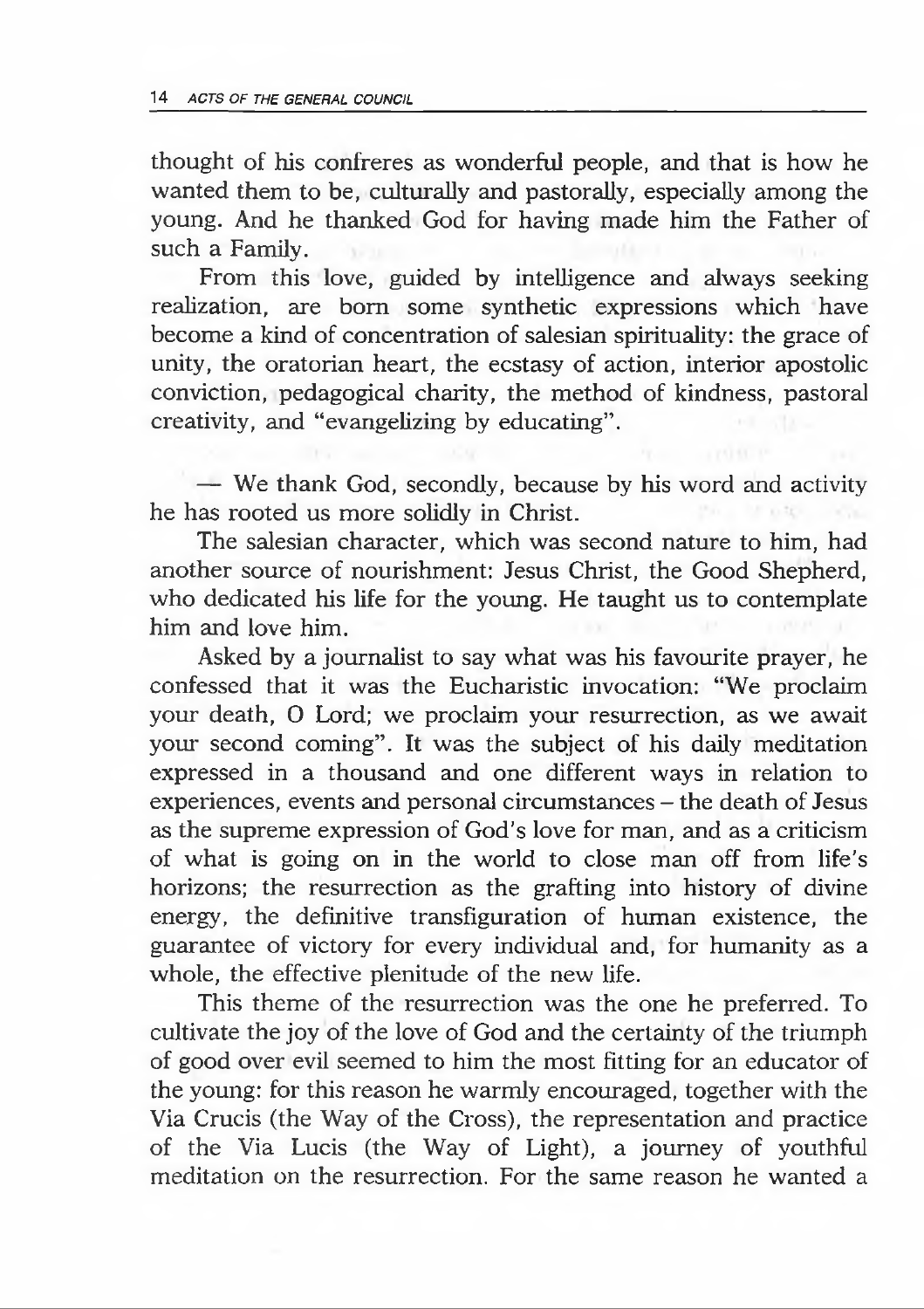"Hill of the youthful beatitudes" in the place of Don Bosco's boyhood.

With the mystery of death and resurrection as the centre and starting point, his reflections moved in many directions: Christ the model of our pastoral charity; Christ the revelation of man, from which the educative project draws inspiration; Christ the source from which springs the vitality of our consecration; Christ the energy of the transformation of the young through education, the mysteries celebrated, and the witnessing friendship of adults.

His talks about Jesus are forthright and vibrant, personal professions of faith rather than lessons. An extract is worth repeating: "In Jesus the whole of the Word has been made present for ever. He is the new man, the Lord of history, the centre and source of every further prophetical dimension. Christ is the absolute newness of God's intervention in becoming man... In his light one can perceive from within cultural mentalities the Christian aspect of so many themes relevant to the present day: love, solidarity, liberation and justice, truth and conscience, the sense of sin, conflict and pardon".

— We are grateful again because *he has situated us in the living movement of the Church.*

His adherence and conformation to Christ led him to live ever more deeply inserted in the Church, the seedbed of charisms, the privileged setting for the Spirit's activity, the sign and instrument of salvation. He looked upon it as his family, as his home. He followed its life and vicissitudes with faith and joy, without naivete but also without useless criticisms for pastoral purposes, aware of its human limitations but also of its divine dimension; the point of meeting between the mystery of God and the history of man. In his journeys he had frequently discovered it to be an indispensable factor in humanization as well as the bearer of the sense of God.

He had a unique experience of the Church in the four sessions of Vatican II, which he lived intensely as an event of the Spirit in our present century and he spoke of it time and again without any lessening of enthusiasm. His habitual expression for describing its setting was: "In the orbit of the Council".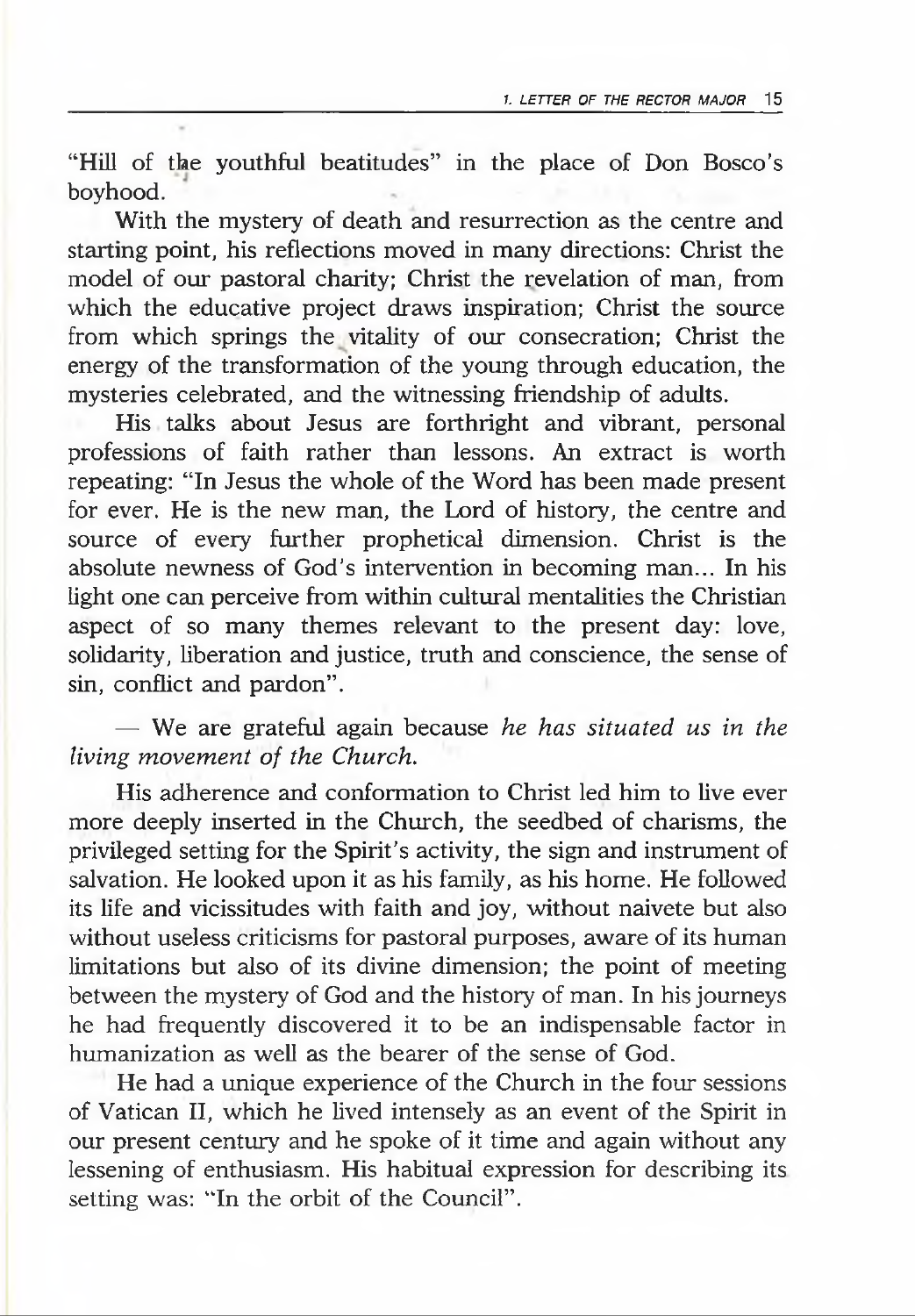His mentality and religious teaching was indelibly marked by theological, cultural and pastoral conversion. From this he drew his inspiration for the doctrinal guidelines and practical directives for the Salesian Family, seeking in prayer, in meditation and in the exchange of experiences, to discern the lasting elements of renewal concealed in fleeting fashions.

He had also touched at first hand the life of the Church in its task of communion and in dramatic events by participating in the three successive Latin-American Conferences of Medellin, Puebla and Santo Domingo, and in the Synods of Bishops. He considered such participation not as a personal privilege, but as a gift of God for confreres and sisters.

His aim and his dream were, in fact, that we should not live in separation or without concern for what the Spirit is doing in the Christian community: charisms, holiness, evangelizing movements, dialogue between the Christian mentality and modem problems.

His sense of Church included an affectionate gratitude to the Pope for his service of animation of the Christian community, and an adherence in faith to his magisterium. This was not just a criterion of discipline. He considered it an indispensable aspect of pastoral charity, which could not be understood outside communion and its points of reference. He saw it too as an indispensable point of salesian tradition. But because he was not unmindful of the difficulties involved, he enlightened it by examples and motivations relevant to the present context.

— And we are grateful too because *he has pointed out to us in a most efficacious manner Mary Help of Christians as the model of our vocation to the consecrated apostolic life,* directed to bringing Christ to birth in the hearts of the young by an education inspired by kindness and gentleness.

He opened his period of office as Rector Major with a letter: "Mary renews the Salesian Family". It was inspired by an idea that came to him on Good Friday while contemplating Our Lady at the foot of the Cross. It began with a rather striking invitation: "Let us make a place for Our Lady in our home!", in our communities, but